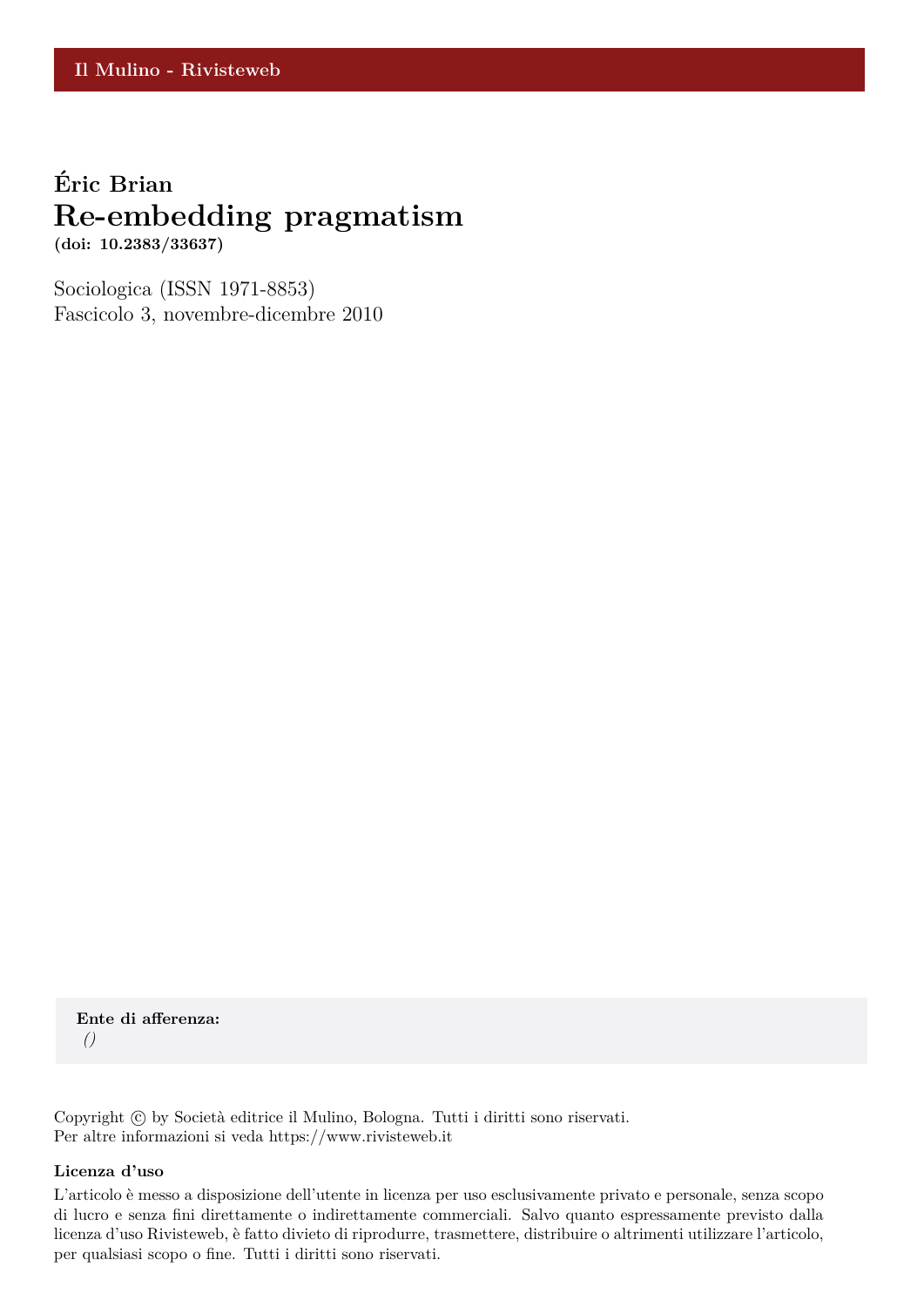Symposium / Thinking Academic Evaluation after Michèle Lamont's *How Professors Think*

# **Re-embedding pragmatism**

*by* Éric Brian

doi: 10.2383/33637

Michèle Lamont's *How Professors Think* will probably meet a two-fold audience: the domain of sciences studies and the sociological discipline. In order to limit misunderstandings I should clearly make a distinction between two ideal types. On the one hand, there is a domain defined by its object of study (i. e. sciences) whatever the background references, the concrete methods, the explicit and the implicit interlocutors shared by specialists. On the other hand, there is a discipline (i. e. general sociology) where references, backgrounds and interlocutors are in principle under the scrutiny of the specialists who claim for this specialty whatever their topic. For academic reasons made of claims for institutional legitimacy and access control, domains generally display certain trends towards disciplinary uses and practices. Still, expanding disciplines usually break down in more specialised disciplinary domains. Merton was a general sociologist who studied scientific institutions as case studies. He published *The Sociology of Science* in 1957. Twenty five years later in France, Bourdieu was in a similar position. He published *Homo academicus* in 1984. Another twenty five years and Lamont places herself in a very explicit manner in the continuation of this genealogy.

I will comment her book from this disciplinary standpoint I share. I guess that others could do it from a "sciences studies" perspective. Before doing so I have to add that moving from a "domain" to a "discipline" and back is not so simple. From the standpoint of general sociology the concept an author discusses should work at the level of its syntax, dealing with "sciences" just like with any other domain.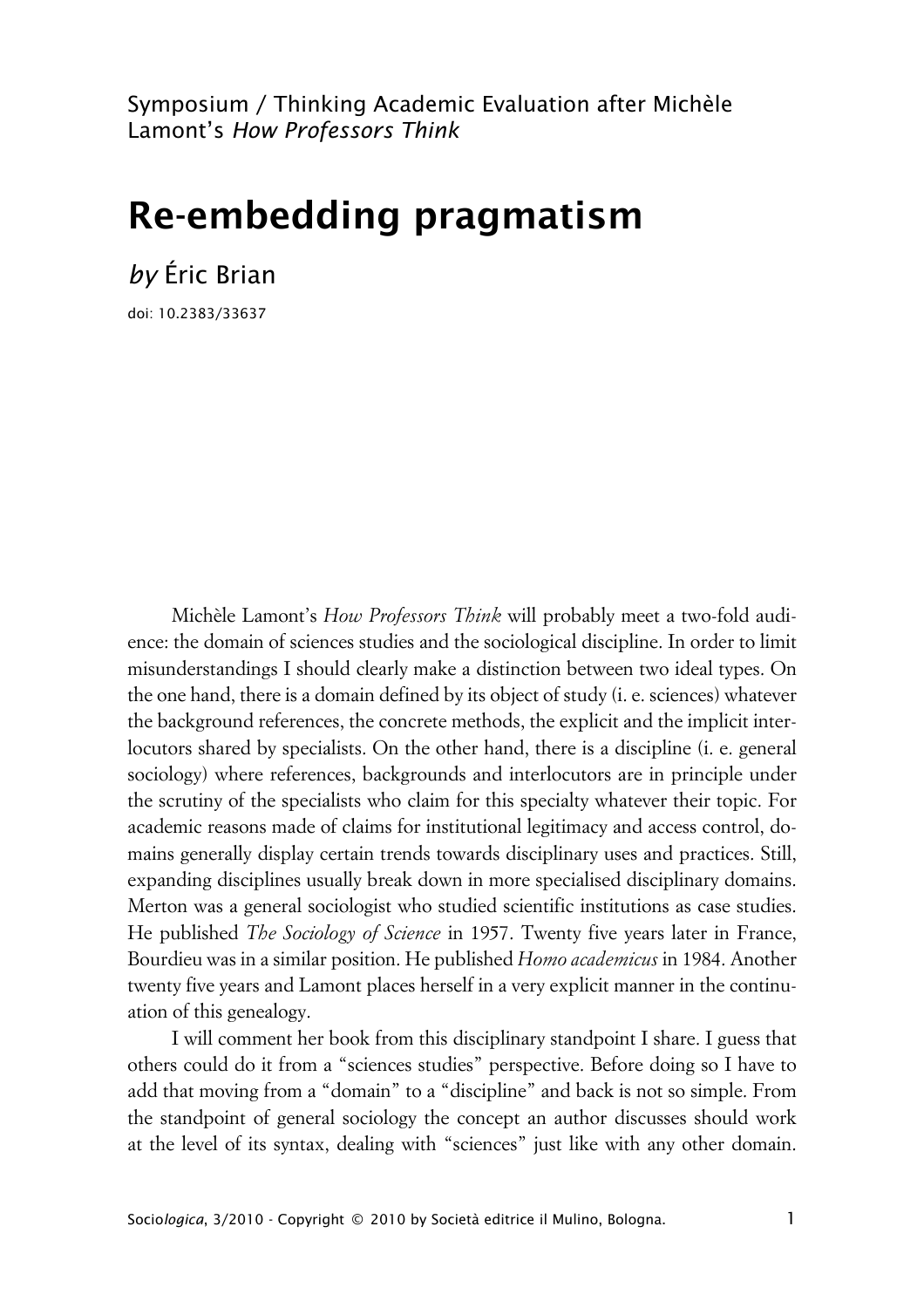It is at a semantic level that a sociological concept has to fit or not with specific domains. "Anomy," "autonomy," "beliefs," "professions," "frames," "interactions," "domination," "field," "habitus," "action," etc. as sociological concepts are to be understandable as such, and to be improved with the empirical matter today provided by cultural studies, sciences studies, gender studies, social studies of finance, media studies, etc. like earlier by sociology of religion, of education, of medicine, etc.

There is in addition a noticeable syntaxic property in some sociological concepts among those provided in the literature. Their general logic may give account for what is going on inside and for the relationships with the outside, what actors usually express referring to essential specificities. For instance, the concept of "relative autonomy" facilitates the understanding of tensions governing a domain (the internal distinctiveness, *e. g.*: "the best," "the second best," and "the others," or "hard sciences" *vs.* "studies") and it gives account in a similar manner for the representations shared among actors (their more or less arguable "identity," *e. g.*: "science" *vs.* "culture," or "science" *vs* "politics"). As opposed to overgeneralisation, there are several benefits of such powerful concepts: the understanding of how actors claim for "art for art" or for "pure science" in homologous terms without presupposing that "art" and "science" are more or less "the same"; the analysis of peculiar theoretical effects like confusing "culture" and "science"; a comparative and differentialist attitude in front of underlying assumptions carried by "scientific" or "cultural" fetishisms.<sup>1</sup>

Now let's move to "science studies." Most of the authors dealing with the domain do not seriously consider strict sociological issues, especially the one I just mentioned. Because they are predominantly topic-oriented, "social studies of sciences" miss the target of innovative sociological research.<sup>2</sup> Here at the contrary, Lamont does spend the two first chapters arguing efficiently her focus on peer review and panel technology. But doing so, she hardly corrects the ambiguities in the book title.<sup>3</sup> If the author pretends that she has exhausted "professor thinking," I am sorry to say that I have to disagree. Earlier studies have shown that scientific collective decisions (the very topic of the book) do not display the same logic at various scales – in the conduct of a small experiment, in a panel decision (the strata Lamont has studied), and in big

<sup>1</sup> Bourdieu's tribute to Merton explicitly refers to this property. See: Bourdieu [1990] and Bourdieu [1991].

<sup>2</sup> David Bloor has met this kind of difficulties in *Knowledge and Social Imagery* [Bloor 1976] and, as a general statement, it may be said that the polysemy of the word "social" is the weakness of the social studies of sciences.

<sup>&</sup>lt;sup>3</sup> Before blaming the author, one may consider that the title may be due to the publisher. There have been a *How Lawyers Think* [Morris 1937]; more recently a *How Doctors Think* [Groopman 2007] and a *How Mathematicians Think* [Byers 2007].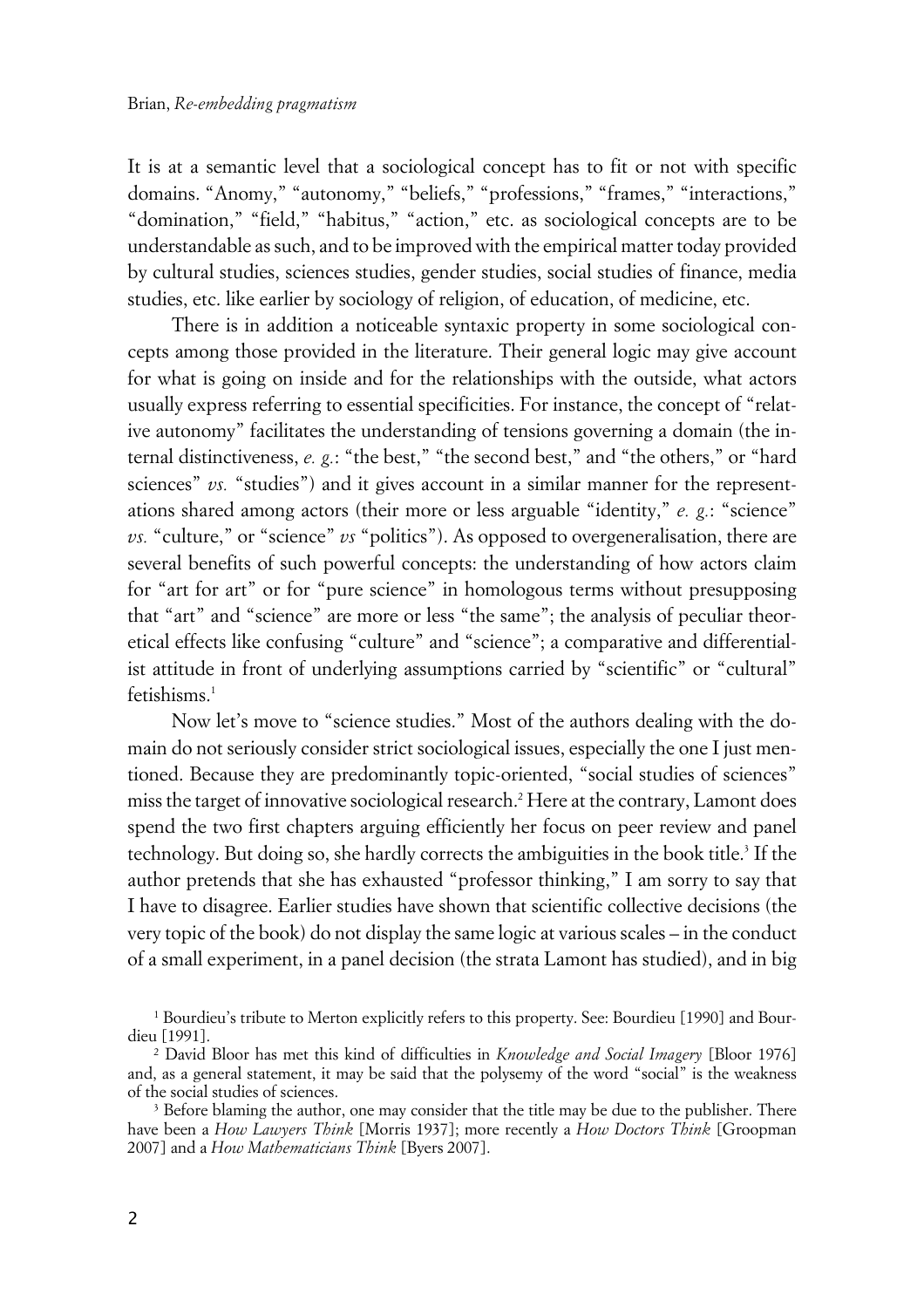infrastructures like international observatories or large colliders.<sup>4</sup> Meanwhile scaling sociological objects has become a relevant issue in general sociology and especially in the sociology of professions, a domain Merton was concerned with [Abbott 2001]. Last but not least, there are many other frames for professors' thinking, first and foremost their conceptual work which is not mirrored at its best in a panel context.<sup>5</sup> It should be added here that Bourdieu in *Homo academicus* – following some of Max Weber's classical arguments about science – has devoted pages to the analysis of the polarisation of scientific fields between two modes of scientific domination: temporal powers made of bureaucratic business as opposed to more autonomous productions generally conceived as a form of spiritual power. Basing her study on panels, Lamont takes the risk of overestimating the legitimacy of the bureaucratic regulation of science, sharing a functionalist mood inherited from Parsons and Merton. In other words, institutional regulation and the consolidation of relative autonomy are not to be confused.

The very topic of the book is *homo academicus suffragans* (this is not the title of a best-seller, I agree): how professors elaborate in the social frames provided by panels their opinions about their peers and how their arrive to collective decisions for evaluating them. Given the systematic use today of this kind of procedures based on deliberations in a group of experts for scientific ranking, evaluation and regulation, the study is of the greatest interest not only for sociogists but for scientists in general, for scientifc policy makers and for their clerks. The book is well written and explicit in many ways. Sometimes the arguments are short and could profit from further discussions [p. 10 for instance or p. 255-256 of the Appendix dealing with data analysis], but all readers will find matter for their own reflexion. The empirical base is the activity of panelists in the peer review system at the US national level. It is an analysis of the panel organisations and mechanisms with special attention given to a set of around eighty interviews of panelists carried along by the author who could have appeared at the same time as an observer and as an insider. The range of sociological arguments runs from structural-functionalism to symbolic interactionism, from American classics (Merton, Whitley, Garfinkel, Goffman) to French social theory (Bourdieu, Latour, Boltanski, Thévenot). Lamont proclaims herself an

<sup>4</sup> Lamont does comment on Latour and Woolgar's *Laboratory Life* [Latour and Woolgar 1979] but does not deal with decisions in "big science." See for instance Leach [1973]; Darmon and Lemaine [1982]; Pestre [1988].

<sup>5</sup> Maurice Halbwachs analysing in the 1940s the abstraction of space carried by the collective memory of mathematicians has provided an emblematic example of similar frames involved in "pure" scientific thinking.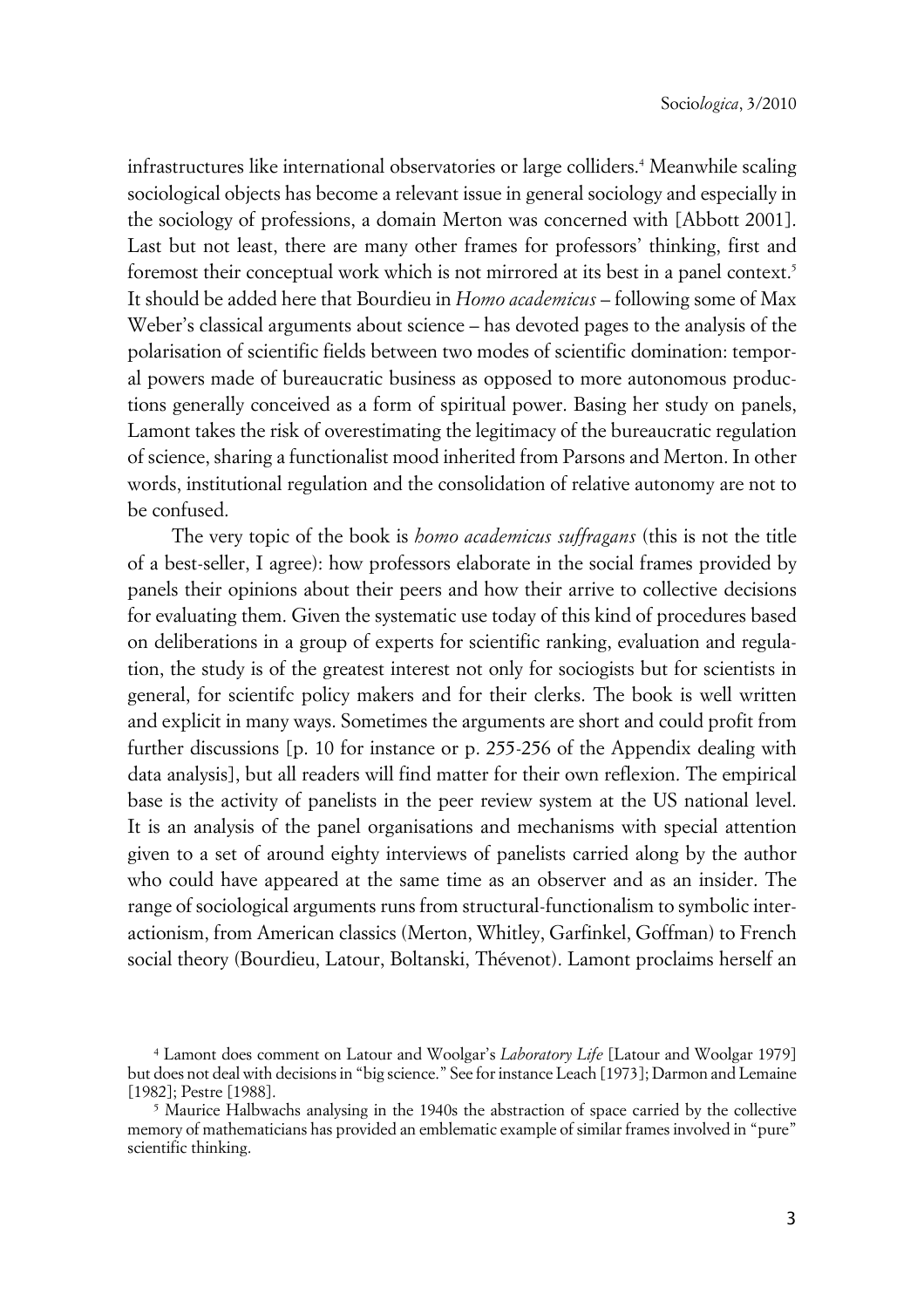interactionist and pragmatist even if – as I have mentionned above – she is sharing functionalist presuppositions.

Lamont is right writing it is very rare for a scholar to "provide systematic bases on which to ground a comparison of disciplines" [p. 19]. Her book offers here a homogenous empirical base (although it deals with the US context where the issue of "English Literature" is at stake for instance). This is precious. Lamont does not underestimate the peculiarity of this national context and explicitly argues that in USA a panel system could regulate the academic world given its size, when in smaller countries (which means almost everywhere else) similar regulation could be irrelevant [p. 5]. I agree observing here that at the smaller scale of European countries – France for instance – a peer review system could become perverse, turning in a social automaton that produces highly predictable bureaucratic decisions leaving no room for a collective reflection on scientific strategy. Another perversion of the peer review system could appear inside small research specialities – for instance in journal management – when a formal satisfaction of peer review evaluation could become an instrument for closing a narrow specialty from the rest of the academic life. Therefore the peer review system is a specific political management tool for the regulation of resources in the scientific world, not a "good practice" warrant of scientific relevance or autonomy. The book will help its readers to understand it from inside.

Among Lamont's results, let me point out the fact that all disciplines are not equal in front of a panel system, some of them – Lamont mentions History and Economy<sup>6</sup> – fitting more easily in a system of consensual judgement. Reading Lamont, I get the impression that the trial of a consensus among experts reveals in fact a high degree of normality in a scientific specialty – normality as understood by Thomas Kuhn. I have difficulties when Lamont diagnoses crisis or mutations in unhappier disciplines (such as English Literature or Political science). Indeed I am unable to distinguish in her analysis the representation of the disciplines produced by the panels and an objectivist comparative analysis of the state of the same disciplines obtained by other means. In addition it seems to me difficult to argue that a consensual discipline should be the norm. Science – as opposed to academic scholasticism – is not about consensus. Part of a collapsing specialty transferring its capital to another could be really innovative. Most of scientific innovations come from painful circulations and transfers. One may consider it to be the duty of those involved in science management and regulation to encourage this kind of dynamics.

<sup>6</sup> I understand the idea of a *de facto* differential treatment of various disciplines, but about Economy I feel perplex. At least, this is based on pre-2008 observations.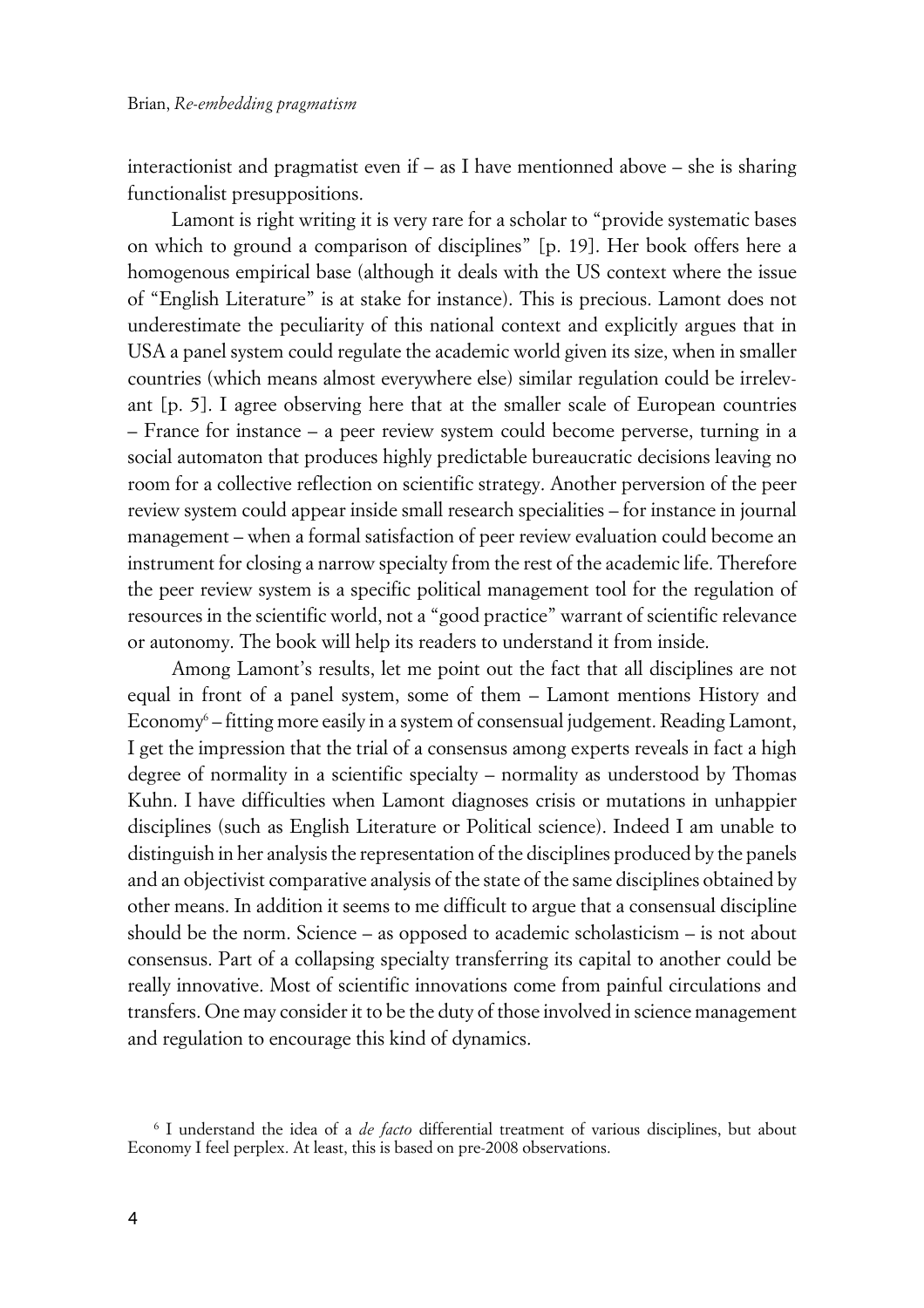One of the most striking elements Lamont brought to her readers is her analysis of the uses among panelists of the keywords "excellence" and "diversity" [chapter 5 and 6]. Up to a quite recent past in the Western world, the public financing of research in social sciences and humanities was basically made of budgets put on the table by more or less public authorities and distributed by means of self regulation among scientists for the best or for the worst. Since the 1980s this system has been under the pressures of budget cuts and of rationalisations of public expenses. But if the 1980s-1990s have been characterised by the redefinition of the relationship between public and private support with a trend of subordination of the public action to the private sector, a recent and rapid transformation of scientific public management is ongoing: its characteristic is a complete revision of the public intervention. During the last few years, these budget pressures became drastic because of the level of public deficits, even if the governments are supposed to be aware of the necessity of maintaining a level of public R&D support, putting more emphasis on the most immediate economic impacts and sometimes on a few commitments for culture and higher education. This is the context of the emergence of benchmarking in the management of science, coming with the key words "ranking," "diversity," "excellence." Public frameworks are quickly evolving, at least in Europe and Japan. Meanwhile public authorities pretend to renounce to scientific policy making, yet keeping an eye on a few economic strategic sanctuaries. The academic world is left to a newly organised competition for resources. Lamont writes that manifestations of this process happened to be conceived as "social Darwinism" [p. 204]. However, policy makers, evaluators and regulators pretend they will only check benchmarks as notations and ranking.<sup>7</sup>

Lamont shows that the words "excellence" and "diversity" are at least polysemic if not ambiguous. There is no consensus on "excellence." And with "diversity" panelists do not refer to the general political meaning of the word, as for instance something like a positive discrimination at the benefit of "minorities." In the general political context I have mentioned above, "excellence" and "diversity" are becoming more and more frequent in the discourses held in the scientific instances of regulation. They indeed softly refer to a crude arbitrage. The academic world is one of collectively accepted inequalities, there are two ways to deal with it: entertaining a

<sup>7</sup> The long running history of scientific evaluation has been already written, see Godin 2005. The historical irony here lays in the fact that the financial business, where notations and ranking flourished for hypothetical reason of "market informational efficiency", met recently a serious crisis as evaluation criteria. It suggests not only that today the academic world is ruled with cosmetic norms inspired by financial accountancy, but that these norms are under scrutiny (if not obsolete) in the financial world itself. Is this not a relevant illustration of the objective social authority of science and universities today?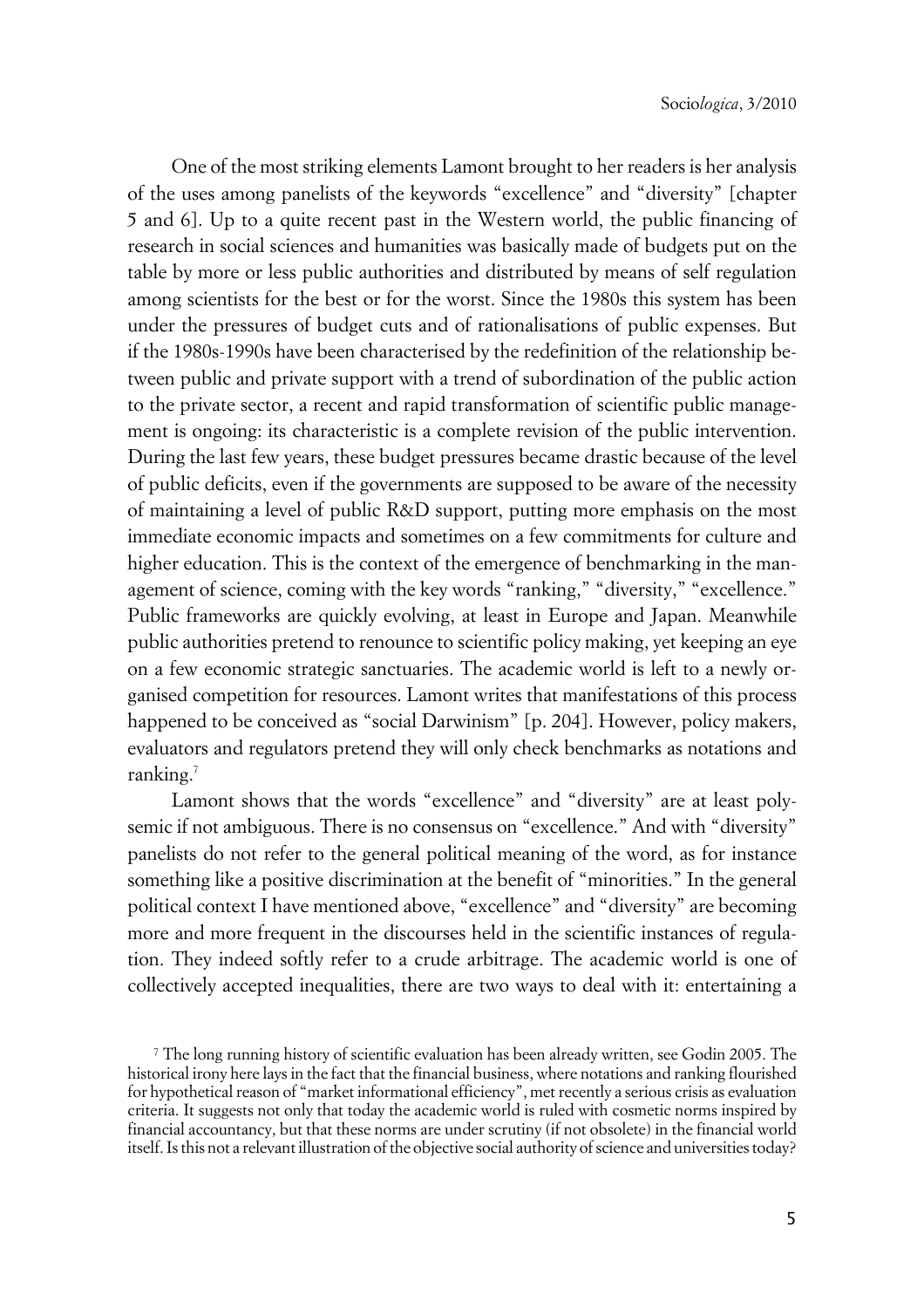Paretian distribution of resources where a few places get the larger amount of supports (this is the policy of "excellence") or instead compensating some of the well known inequalities (this is the policy of "diversity"). Lamont has clearly shown that the very same words "excellence" and "diversity," coming from political discourse and carrying strong political assumptions on scientific public founding, are nevertheless redefined in the panelists speech who invest in them deferent meanings intensively attached to the peculiarity of the American academic world. Considering that the panels are the keystone of the national institutions, and that these institutions are the interface between the political world and the academic world, it seems that these two words are carrying at the same time the public financial pressure on sciences and the collective response of the academic milieu trying to define its own autonomous rules of government.

Now let us move to the core theoretical argument of the book: "pragmatic fairness" [chapter 4]. Lamont places herself, as I said, after Merton and Bourdieu. On the one hand she is extending the analytical spectrum opened by Merton with his classical analysis of the "Matthew Effect in Science" (1968) that could be rephrase as a traditional French proverb: "*on ne prête qu'aux riches*" (something like "the more you have the more you get"). On the other hand she proposes after Bourdieu and some of his critics a contribution to the sociology of action. This is noteworthy. But I am upset reading in such a book a so simplistic account of Bourdieu's conceptual framework: "Bourdieu argues that the judgement of scholars reflects and serves their position in their academic field" [p. 20].8 But for the sake of catching Lamont's actual contribution, let's move on. She records counter-proposals from Latour, Boltanski, and Thévenot. These authors challenged Bourdieu's theory of action with arguments based on actantial models (Latour, after Greimas), on forms of justification (Boltanski and Thévenot), on "pragmatic regimes of engagement with the world" (Thévenot).

Bourdieu has built his sociological theorization trying to catch the action at the very point where forms of the social history meet: one carried by the actor himself (the "habitus"), the other displayed by the rest of the world (the "field"). Doing so

<sup>8</sup> In Lamont's defense, I have to mention that I have encountered before and abroad similar fables, like "at the origin was a crypto marxist called Bourdieu, than came sophisticated French pragmatists…"Just like Durkheim in his times, Bourdieu has spent many pages to ridicule this kind of narrow minded understanding. The problem with this kind of short circuits is not only that they are unfounded but that they hide Bourdieu's place in a sociological and philosophical trajectory which run from Durkheim and his immediate followers to Lévy-Strauss, Merleau-Ponty or Sartre; the French sociological scene during the 1970s and 1980s with people like Touraine or Boudon; and a variety of developments – pro, around and against Bourdieu's works – in the French sociological scene and its connections to other social sciences during the 1990s and the 2000s. It is a pity but I'm afraid this is the counterpart of the academic star system under recent globalization. But books are circulating and the scientific work goes on.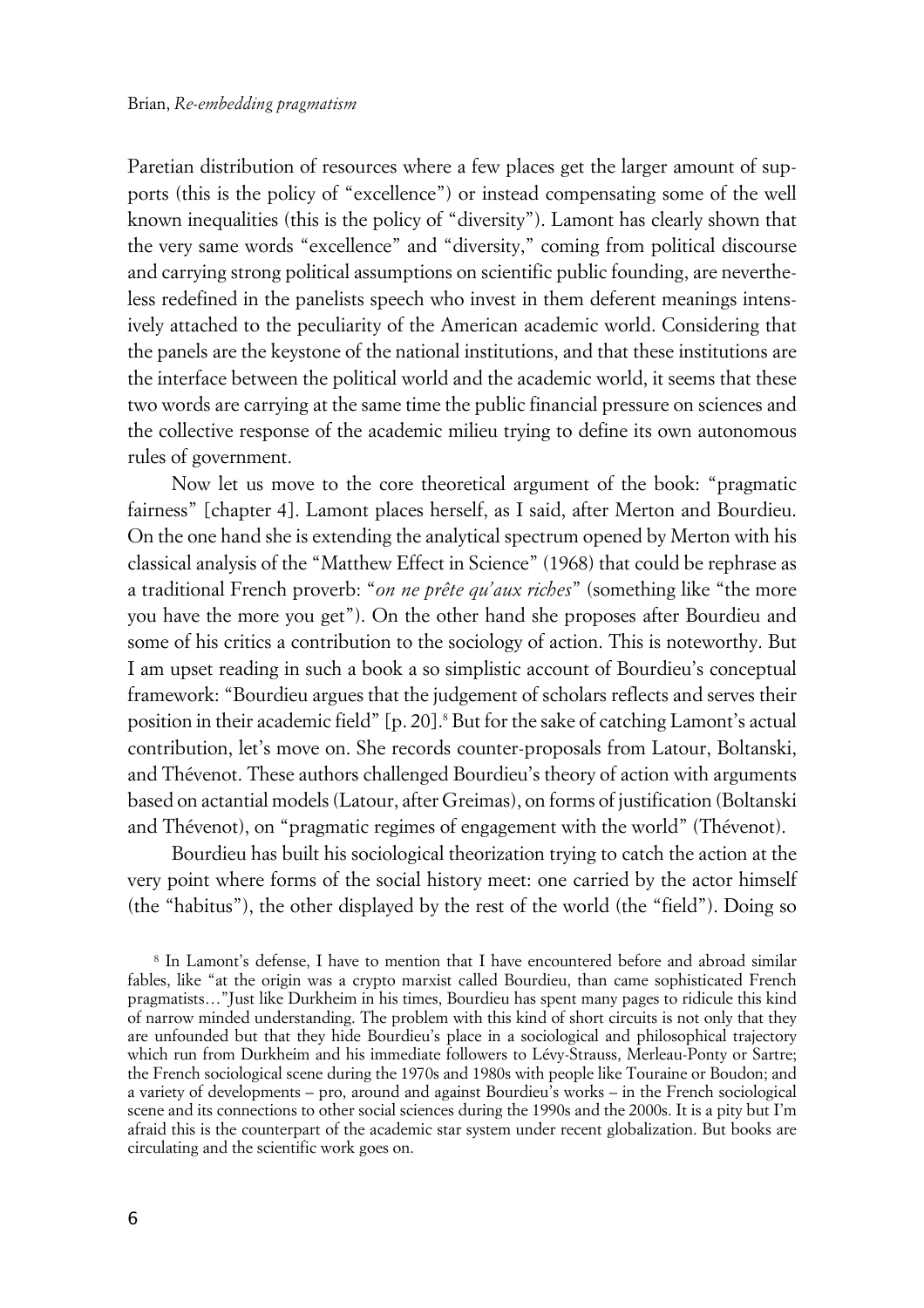he proposed a theory of "habitus" which could be criticised as a little simple, and a theory of social structures which could appear a little over-dimensioned.<sup>9</sup> Boltanski and Thévenot have rejected elements used in Bourdieu's reasoning. They deal with the qualifications of the actor and of the conditions of the action. Doing so, they have proposed to refer the justification of action to a set of ideal narrative regimes.<sup>10</sup> For me, for instance, the problem was not so much the attention given to action, but the fact that building these regimes, Boltanski and Thévenot were abandoning any serious attention to the historicity of action and to the formation of its conditions of possibility.

Lamont scrutinized her eighty-one interviews. She suspended the idealistic philosophy of action presupposed in the architecture of Boltanski and Thévenot's various sets of regimes and focussed on the panelists' discourse. Doing so, she has been able to reembed – to reimplant – these speeches in their concrete institutional and practical conditions. Who are the panelists? Where and how do they speak? How do they deal with the various resources they mention? That fits with usual business in ethnography and interactionist sociology, isn't it? This is a real result, we have now in the sociological toolbox a structural theory of action (Bourdieu), a reticular theory of action (Latour), a taxonomic theory of action (Boltanski or Thévenot), and a reembedded theory of action (Lamont). It accounts for what Lamont has called "pragmatic fairness" in order to characterise the form of collective decision drawn in the scientific panels she studied. She places her realistic contribution under the auspices of Goffman (I take it) and Garfinkel (I am more sceptical). I understand her points, but I do not feel necessary to push to much the conclusion in the direction of ethnomethodology, because it may encourage an exclusive subjectivist interpretation which is not so evident.<sup>11</sup> However, this is an actual achievement, and the general sociologist dealing with action will have to explore here a new frontline.

Lamont is thus contributing to the sociology of action. She is referring to Rational Choice observing through together with her panelists its ascent in political sciences and "the concomitant hegemony of formal theory and methodology" [p. 95 ff.]. But RCT was obviously not among her theoretical options. Indeed translating actions in equations has been under Bourdieu's attacks from his early works on Algeria to the latest. Lamont – just like Latour, Boltanski or Thévenot – clearly owes a debt to Bourdieu she underestimates. And ungratefully forgetting the epistemological dimension

<sup>9</sup> This is not the place to explain why and how he did that, and how his arguments have evolved from one publication to the other.

<sup>&</sup>lt;sup>10</sup> Here again, it is an outline: there have been various formulations of this argument.

<sup>&</sup>lt;sup>11</sup> Here we are at the border of social phenomenology and it's a perilous zone given the effective genealogies that could be traced between the various authors concerned in France, Germany and USA since the 1930s.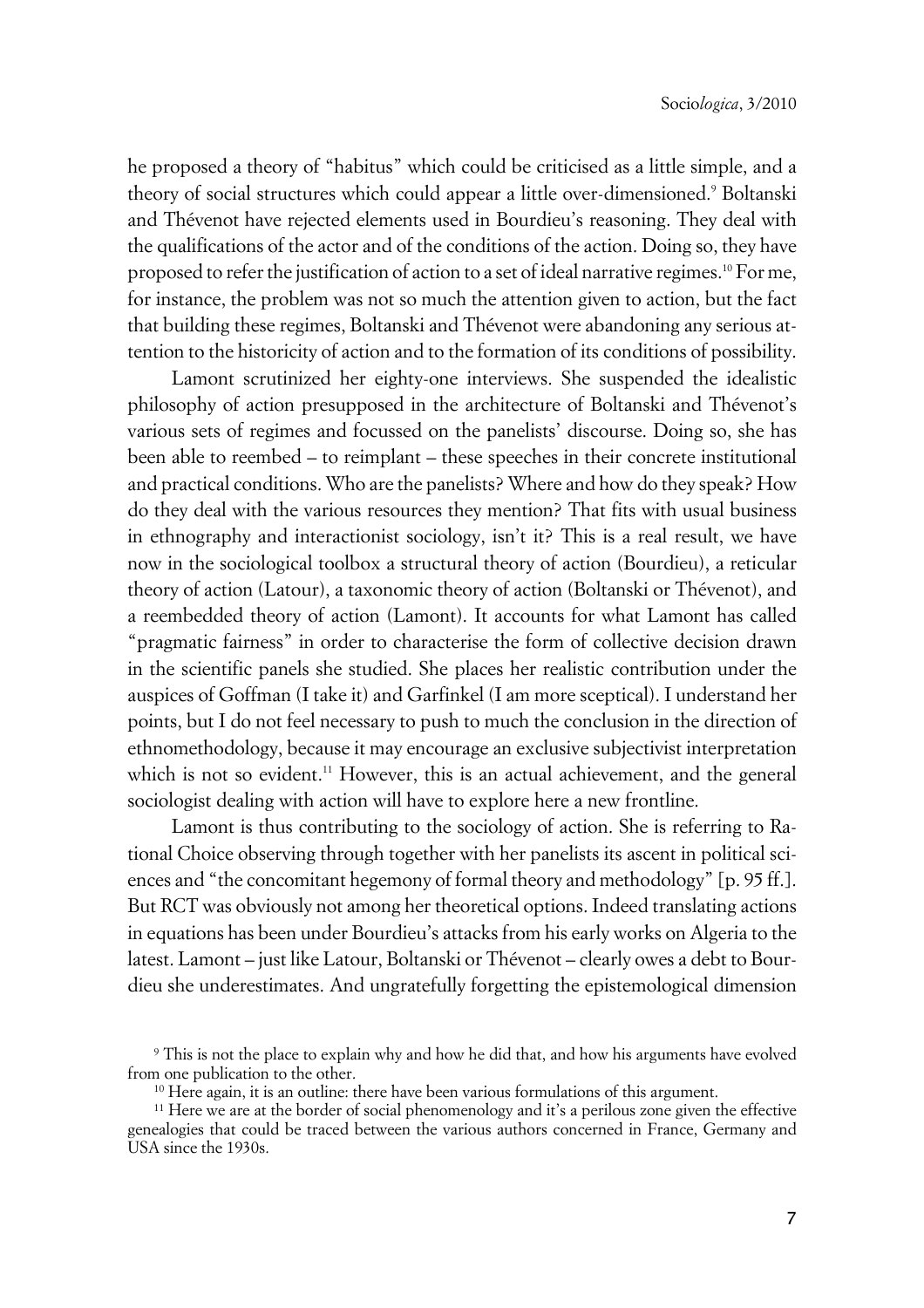of Bourdieu's sociology, they are now helpless. It seems it is time to reevaluate this epistemological background and its relationship with historicisation. The irony is for instance that the current specialists of "Rational Choice Theory" consider that their ancient founder is the Eighteenth century mathematician Condorcet (1743-1794), as their modern founder at the Twentieth century is Kenneth J. Arrow. I have no special information on Arrow and panels, but I must mention that Condorcet's well known and rarely read *Essai sur l'application de l'analyse à la probabilité des décisions rendues à la pluralité des voix* (1785) was a study carrying mathematical innovations together with systematic concrete considerations on the conditions for the expression of collective opinion. The same issues emerged more than two centuries ago… Who are the panelists? What kind of relationship do they entertain? How do they confront their opinions? Are there better forms of deliberation and votes? How to deal with heterogeneous panels? And so on. An interesting point here, is that the backstage of this book is, on the one hand, the formation of local assemblies in pre-Revolutionary France in order to regulate and manage at various levels the resources in a general context of growing financial crisis and, on the other hand, the experience of collective decisions in various academic institutions in the Eighteenth century. In addition, Condorcet, at least in the French speaking scientific tradition, has brought these results to a wider scientific audience and coined this idea that a independent scientific society in a post-Revolutionary era must be ruled by means of panels and votes.<sup>12</sup> So there is a history of the theorisation and of the institutionalisation of "pragmatic fairness." Seriously considering it seems to me the next response to amnesic and abusive uses of formalisation in social sciences. Such a line of reasoning may be pushed up to current social sciences. This means attention paid for epistemology, for history of "social mathematics," for the sociology of collective memory, but it is not the place here to develop this line of conduct.<sup>13</sup>

Let's come back to the predictable receptions of *How Professors think*. Here, the sociologist faces a similar dilemma to the one a Nineteenth century biologist could have experienced after having shown that the human body is full of bacteria to an audience of doctors and profanes who had some other understanding of these things. He (or she) indicates a newly observed necessity challenging thoughts shaped by earlier scientific forms of reasoning. He (or she) is therefore at the crossroads. Should he (or she) exploit profane's credulity and of less informed therapists' weaknesses? In other words, should he (or she) exploit sociological disenchantment about scientific

<sup>&</sup>lt;sup>12</sup> For more on this topic see Brian [1994] or Christin [2001], two works by authors related to Bourdieu and informed about the sociological debates on the theory of action.

<sup>13</sup> To go further see Brian [2009]; Brian and Jaisson [2007]; Halbwachs [2008].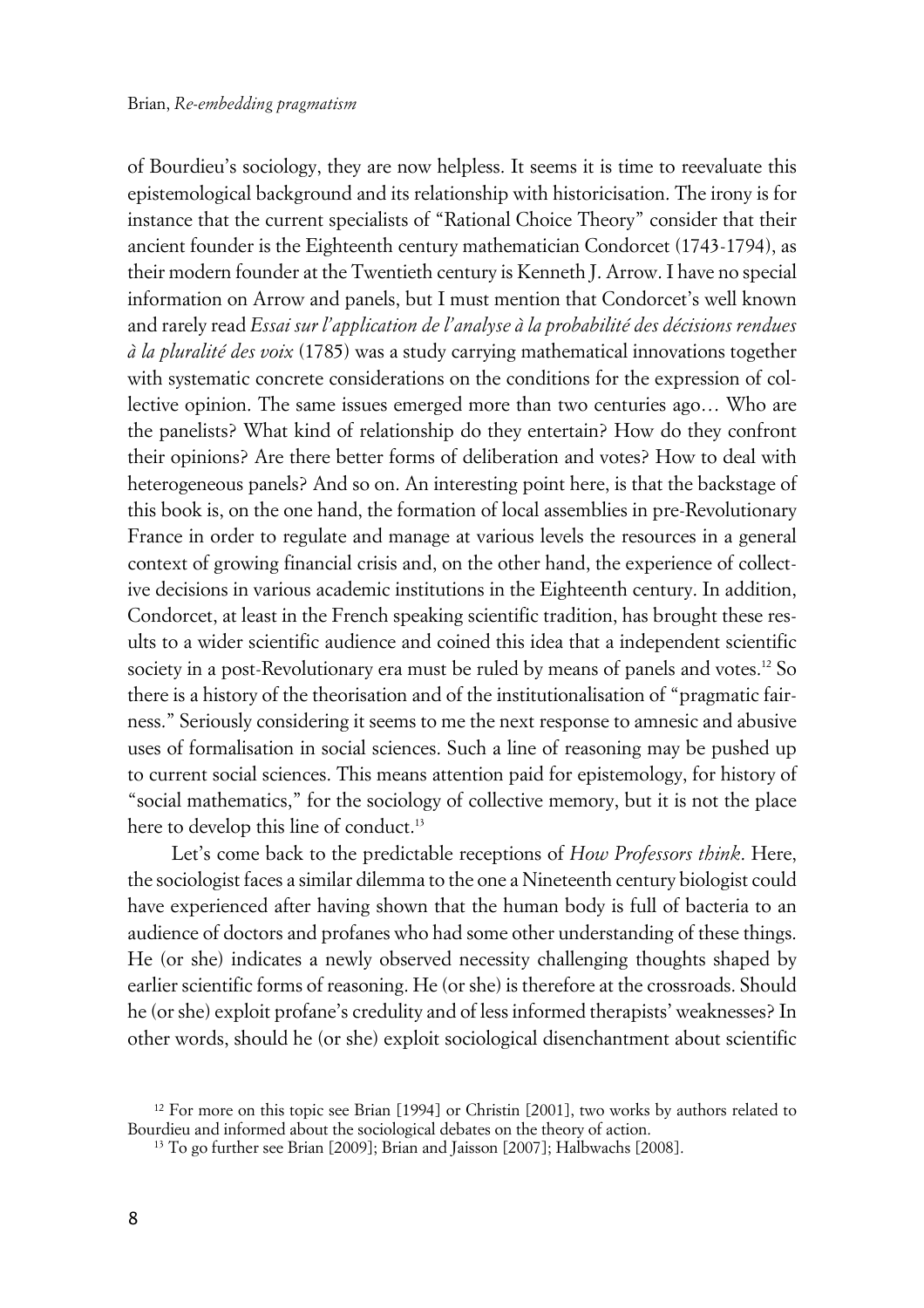disenchantment, and turn himself (or herself) into a disillusionment priest – even flirting with charlatanry? Or, on the other hand, should he (or she) give up easy victories, acknowledging that science is done like this for the worst… as for the best? Biology at the end of the Nineteenth century choose the second way. But science studies, since the 1990s, hardly struggle to break away from the first. They dwelve so close to the sciences – pushing them away in one move, and reaching out to them in the next – in a few words, cultivating a lack of sociological objectivisation.

The merit in *How Professors think* is to anchor the survey in the very concrete and effective conditions of the evaluation work and in the stakes of general sociology. Doing so, Lamont surprisingly joins matters and reflections discussed more than two centuries ago. Therefore, her book should not drive its reader towards scientific skepticism, but towards the critical discussion of formal modelisations of "rational choice," providing empirical documentation together with relevant analytical proposals. In addition, through this historical parallel, the book suggests that if one must consider the necessary illusion of the normativity in peer review for instance, it is in order to conclude that science is a human activity just like any other, characterised by its orientations towards specific goals (*i. e.* searching elements of truth by empirical and reasoned means), its specific practices, uses and regulations accordingly shaped and revised all along its history – a statement that Merton and Bourdieu could have shared. Is this not a line of reasonning that a philosopher of the Enlightment could have also shared? At least, would he have identified in the simplistic cynicism that today usually comes with the reception of sociological works dealing with science the marks of superstition, sophism and obscurantism… The relevance of Lamont's book may allow its readers – those aware of the long running formation of scientific institutions – to share such a diagnose.

## **References**

Abbott, A.

2001 *Chaos of disciplines*. Chicago: University of Chicago Press.

Bloor, D.

1976 *Knowledge and social imagery*. London: Routledge.

Bourdieu, P.

1990 "*Animadversiones in Mertonem*." Pp. 297-302 in *Robert K. Merton. Consensus and Controversy*, edited by J. Clark, C. Modgil and S. Modgil. Bristol and London: Falmer Press.

1991 "The Peculiar History of Scientific Reason." *Sociological Forum* 6: 3-26.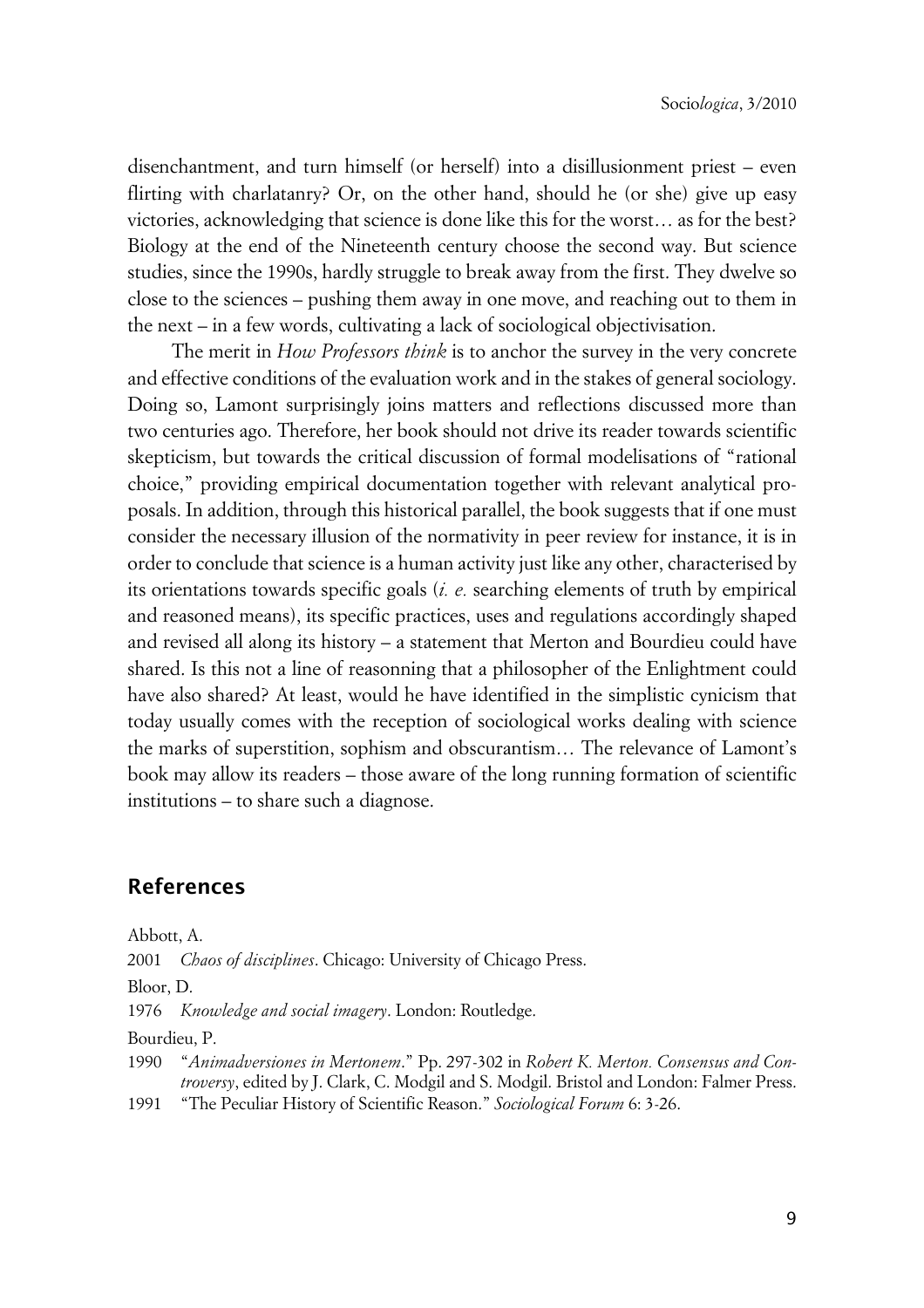### Brian, É.

- 1994 *La Mesure de l'État*. Paris: Albin Michel
- 2009 *Comment tremble la main invisible. Incertitude et marchés*. Paris: Springer.
- Brian, É., and Jaisson, M.
- 2007 *The Descent of Human Sex-ratio at Birth. A Dialogue between Mathematics, Biology and Sociology*. Dordrecht: Springer.

Byers, W.

2007 *How Mathematicians Think*. Princeton: Princeton University Press.

Christin, O.

2001 "À quoi sert de voter aux XVIe-XVIIIe siècles?" *Actes de la recherche en sciences sociales* 140: 21-30.

Darmon, G., and Lemaine, G.

1982 "Étude d'une décision en science lourde. Le cas de l'Institut de Radio-Astronomie Millimétrique franco-allemand." *Social Science Information* 21: 847-872.

#### Godin, B.

- 2005 *Measurement and Statistics on Science and Technology. 1920 to the Present*. London: Routledge.
- Groopman, J.
- 2007 *How Doctors Think.* Boston: Houghton Mifflin.
- Halbwachs, M.
- 2008 *La Topographie légendaire des évangiles en terre sainte*, edited by M. Jaisson. Paris: PUF.

Latour, B., and Woolgar, S.

1979 *Laboratory Life. The Social Construction of Scientific Facts*. Beverly Hills: Sage.

Leach, B.

1973 "Decision-making in big science. The development of the high-voltage electron microscope." *Research Policy* 2: 56-70.

Morris, C.

1937 *How Lawyers Think*. Cambridge, MA: Harvard University Press.

Pestre, D.

1988 "Comment se prennent les décisions de très gros équipements dans les laboratoires de 'science lourde' contemporains." *Revue de synthèse* 109: 97-130.